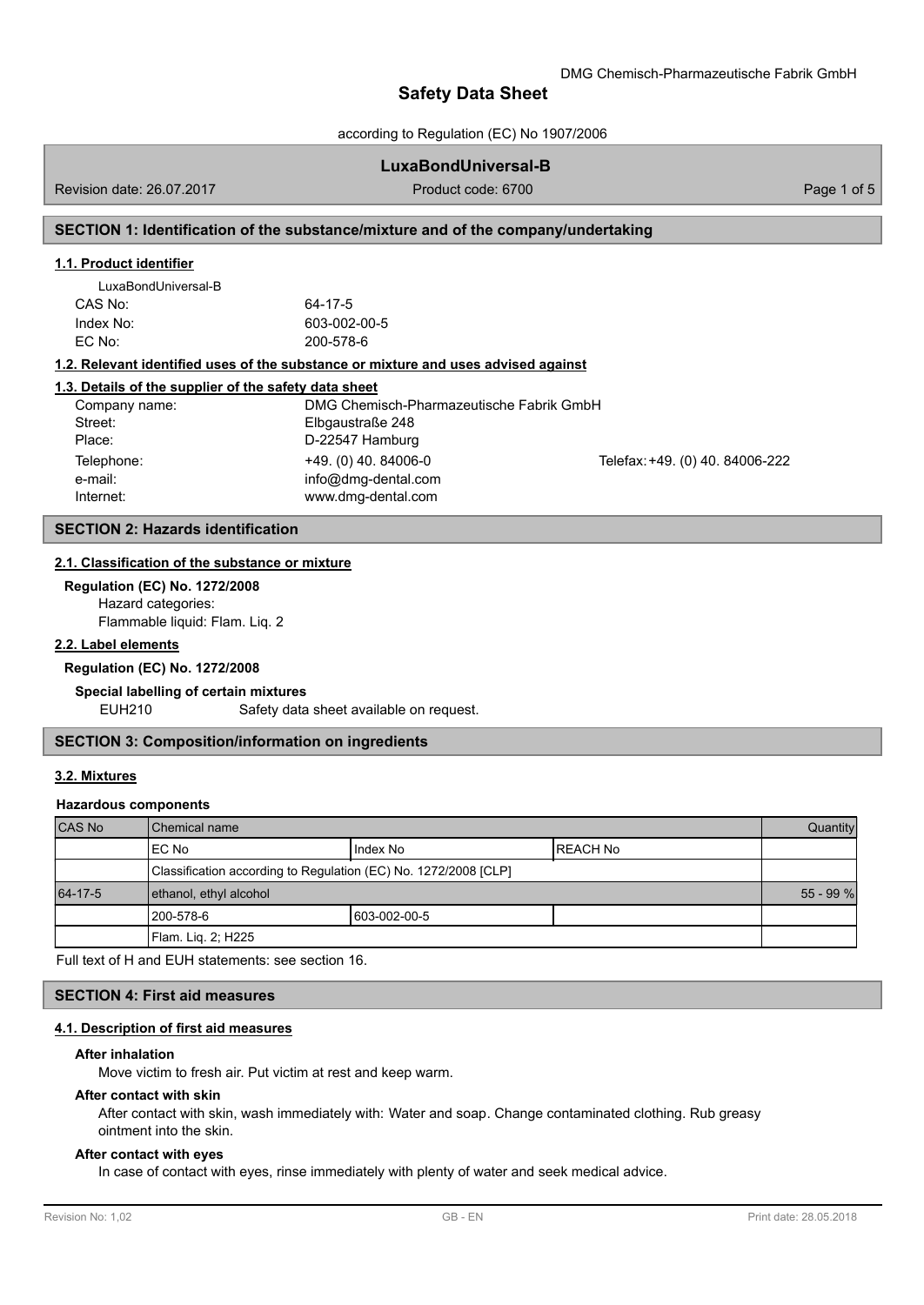according to Regulation (EC) No 1907/2006

# **LuxaBondUniversal-B**

Revision date: 26.07.2017 **Product code: 6700** Product code: 6700 **Page 2 of 5** 

#### **After ingestion**

If swallowed, immediately drink: Water. Medical treatment necessary.

#### **SECTION 5: Firefighting measures**

#### **5.1. Extinguishing media**

#### **Suitable extinguishing media**

Atomized water. alcohol resistant foam. Carbon dioxide (CO2). Extinguishing powder. Sand.

#### **Unsuitable extinguishing media**

High power water jet.

#### **5.2. Special hazards arising from the substance or mixture**

Concentrated vapors are heavier than air. Vapours may form explosive mixtures with air.

#### **5.3. Advice for firefighters**

In case of fire: Wear self-contained breathing apparatus.

#### **SECTION 6: Accidental release measures**

### **6.1. Personal precautions, protective equipment and emergency procedures**

Keep away from sources of ignition - No smoking.

The following must be prevented: inhalation. skin contact. Eye contact.

#### **6.2. Environmental precautions**

Do not allow to enter into surface water or drains.

### **6.3. Methods and material for containment and cleaning up**

Absorb with liquid-binding material (e.g. sand, diatomaceous earth, acid- or universal binding agents).

#### **SECTION 7: Handling and storage**

#### **7.1. Precautions for safe handling**

#### **Advice on safe handling**

Keep away from sources of ignition - No smoking. Provide adequate ventilation.

#### **7.2. Conditions for safe storage, including any incompatibilities**

#### **Requirements for storage rooms and vessels**

Keep container tightly closed in a cool, well-ventilated place. Store only in original container.

**SECTION 8: Exposure controls/personal protection**

#### **8.1. Control parameters**

#### **Exposure limits (EH40)**

| l CAS No | 'Substance | ppm  | mg/m <sup>3</sup> | fibres/ml | Category      | Origin     |
|----------|------------|------|-------------------|-----------|---------------|------------|
| 64-17-5  | Ethanol    | 1000 | 1920              |           | TWA (8 h)     | <b>WEL</b> |
|          |            |      |                   |           | STEL (15 min) | WEL        |

#### **8.2. Exposure controls**









When using do not eat or drink. **Protective and hygiene measures**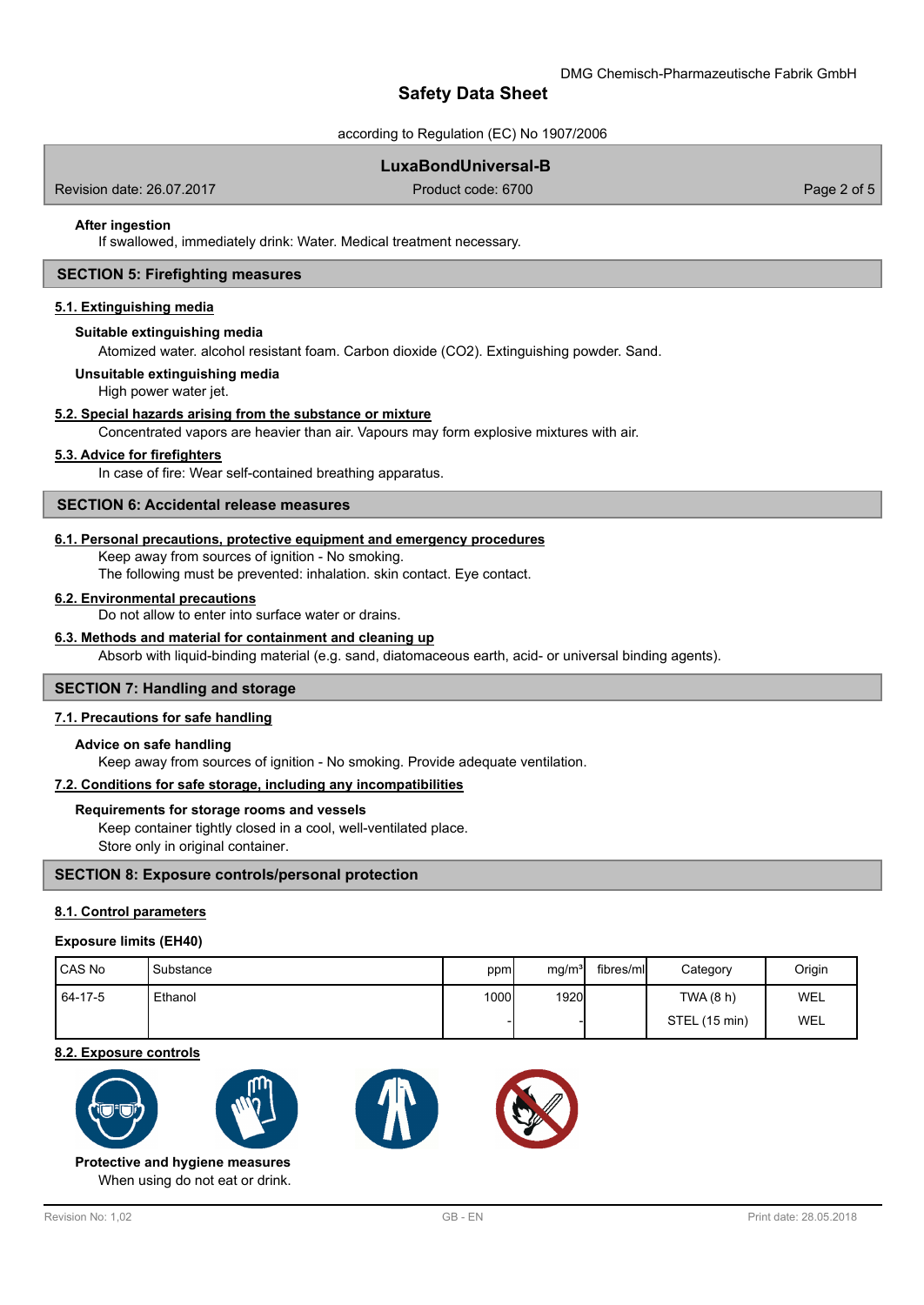according to Regulation (EC) No 1907/2006

# **LuxaBondUniversal-B**

Revision date: 26.07.2017 **Product code: 6700** Product code: 6700 **Page 3 of 5** 

# **Eye/face protection**

Tightly sealed safety glasses.

# **Hand protection**

Tested protective gloves are to be worn: Suitable material: NBR (Nitrile rubber).

# **Respiratory protection**

The following must be prevented: inhalation. exceeding exposure limit values: Filtering device (full mask or mouthpiece) with filter: A

### **SECTION 9: Physical and chemical properties**

### **9.1. Information on basic physical and chemical properties**

| Physical state:                          | liquid                 |                             |
|------------------------------------------|------------------------|-----------------------------|
| Colour:                                  | colourless-transparent |                             |
| Odour:                                   | characteristic         |                             |
| pH-Value:                                |                        | neutral                     |
| Changes in the physical state            |                        |                             |
| Melting point:                           |                        | ca. -115 °C                 |
| Initial boiling point and boiling range: |                        | ca. 80 $^{\circ}$ C         |
| Flash point:                             |                        | 12 °C                       |
| Lower explosion limits:                  |                        | $3.5$ vol. $%$              |
| Upper explosion limits:                  |                        | 15 vol. %                   |
| Ignition temperature:                    |                        | 425 °C                      |
| Vapour pressure:<br>(at 20 $°C$ )        |                        | 59 hPa                      |
| Density (at 20 $^{\circ}$ C):            |                        | ca. $0.8$ g/cm <sup>3</sup> |
| Water solubility:                        |                        | complete miscible           |
| Viscosity / dynamic:<br>(at 20 °C)       |                        | 1,3 mPa $\cdot$ s           |

## **SECTION 10: Stability and reactivity**

## **10.4. Conditions to avoid**

heat.

# **10.5. Incompatible materials**

Oxidizing agents. peroxides. acid. Alkali metals.

# **SECTION 11: Toxicological information**

# **11.1. Information on toxicological effects**

# **Acute toxicity**

Acute toxicity, oral LD50: (Rat): > 10000 mg/kg

| <b>CAS No</b> | <b>Chemical name</b>    |               |           |                |                |        |
|---------------|-------------------------|---------------|-----------|----------------|----------------|--------|
|               | Exposure route          | 'Dose         |           | <b>Species</b> | <b>Source</b>  | Method |
| 64-17-5       | ethanol, ethyl alcohol  |               |           |                |                |        |
|               | oral                    | LD50<br>mg/kg | 6200      | @N11.P0000002  | <b>IIUCLID</b> |        |
|               | inhalative (4 h) vapour | ILC50         | 95,6 mg/l | @N11.P0000002  | <b>IRTECS</b>  |        |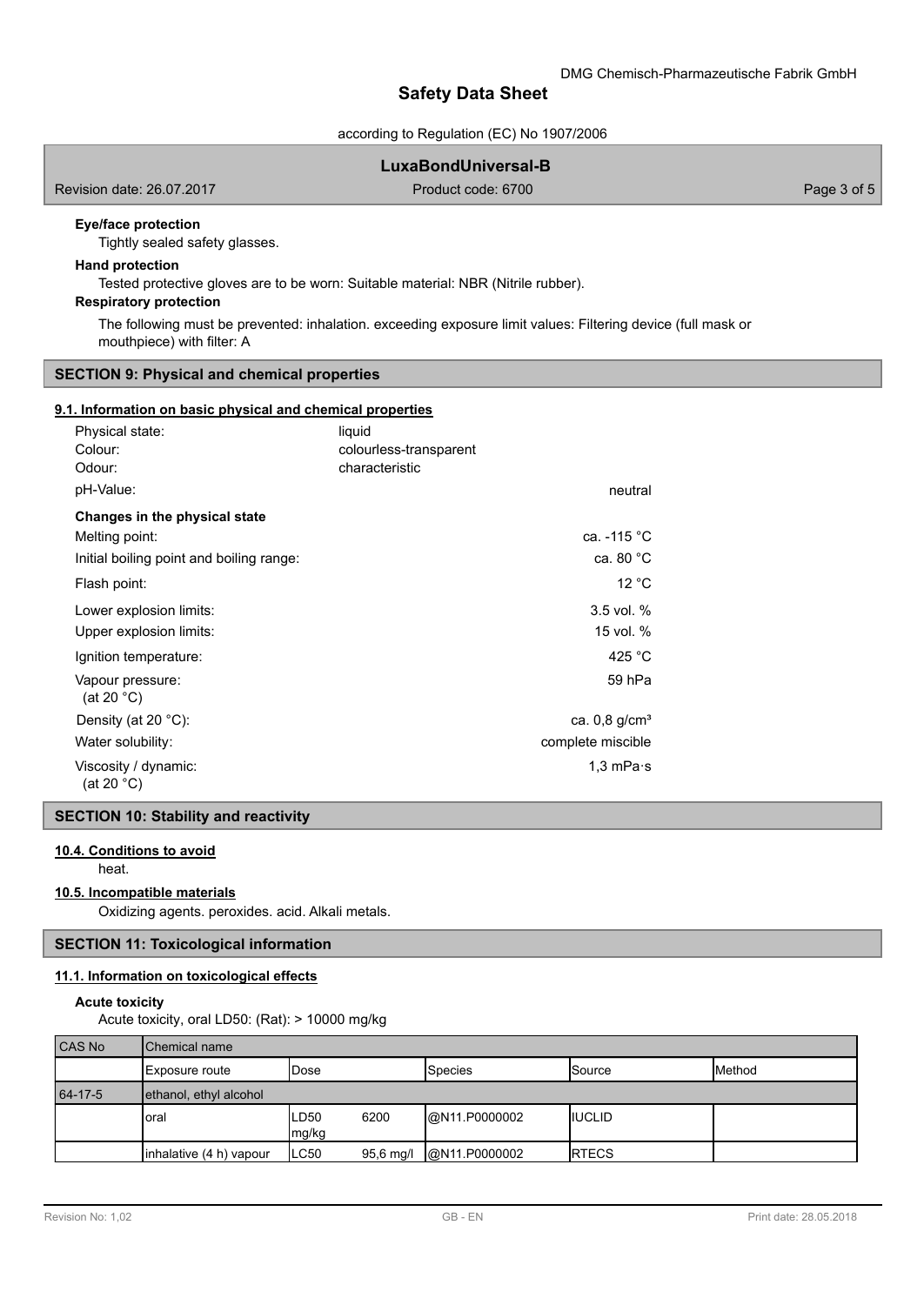### according to Regulation (EC) No 1907/2006

# **LuxaBondUniversal-B**

Revision date: 26.07.2017 **Product code: 6700** Product code: 6700 **Page 4 of 5** 

#### **Irritation and corrosivity**

In case of prolonged or frequently repeated skin contact: irritant.; Following eye contact: irritant.

#### **SECTION 12: Ecological information**

## **12.1. Toxicity**

Acute fish toxicity (Leuciscus idus): LC50: > 8140 mg / l / 48 h (Ethanol); Acute Daphnia toxicity (Daphnia magna): EC50: 9268 - 14221 mg / l / 48 h

| <b>CAS No</b> | Chemical name            |                                 |                     |                |                 |
|---------------|--------------------------|---------------------------------|---------------------|----------------|-----------------|
|               | Aquatic toxicity         | Dose                            | I [h]   [d] Species | ISource        | <b>I</b> Method |
| 64-17-5       | ethanol, ethyl alcohol   |                                 |                     |                |                 |
|               | Acute crustacea toxicity | $9268 -$<br>IEC50<br>14221 mg/l | 48 hDaphnia magna   | <b>IIUCLID</b> |                 |

### **12.2. Persistence and degradability**

Easily biodegradable (concerning to the criteria of the OECD)

### **12.3. Bioaccumulative potential**

### **Partition coefficient n-octanol/water**

| CAS No  | 'Chemical<br>name            | ∟oa<br>Pow<br>-- 0   |
|---------|------------------------------|----------------------|
| 64-17-5 | alcohol<br>ethyl<br>ethanol. | $\Omega$<br>- v, v . |

#### **SECTION 13: Disposal considerations**

## **13.1. Waste treatment methods**

#### **Advice on disposal**

Remove according to the regulations.

#### **Waste disposal number of waste from residues/unused products**

180106 WASTES FROM HUMAN OR ANIMAL HEALTH CARE AND/OR RELATED RESEARCH (EXCEPT KITCHEN AND RESTAURANT WASTES NOT ARISING FROM IMMEDIATE HEALTH CARE); wastes from natal care, diagnosis, treatment or prevention of disease in humans; chemicals consisting of or containing hazardous substances; hazardous waste

# **SECTION 14: Transport information**

| Land transport (ADR/RID)                            |                         |
|-----------------------------------------------------|-------------------------|
| 14.1. UN number:                                    | <b>UN 1170</b>          |
| 14.2. UN proper shipping name:                      | ETHANOL (ETHYL ALCOHOL) |
| 14.3. Transport hazard class(es):                   | 3                       |
| 14.4. Packing group:                                | Ш                       |
| Hazard label:                                       | 3                       |
| Classification code:                                | F1                      |
| <b>Special Provisions:</b>                          | 144 601                 |
| Limited quantity:                                   | 1 I                     |
| Transport category:                                 | 2                       |
| Hazard No:                                          | 33                      |
| Tunnel restriction code:                            | D/F                     |
| Other applicable information (land transport)<br>E2 |                         |